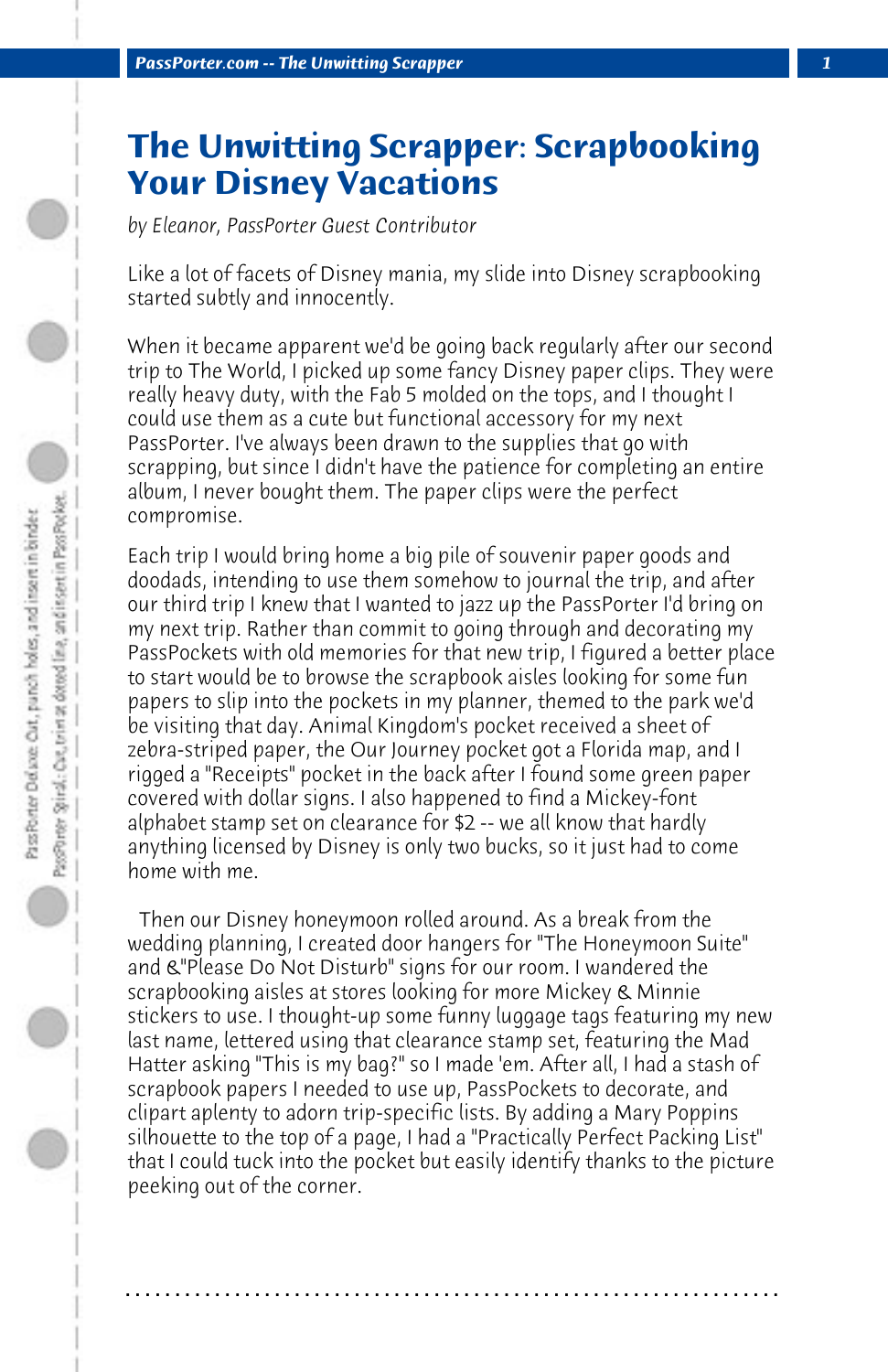So my journey towards scrapping continued, down the slippery slope, one page at a time.

After the two-week visit for the honeymoon, it became evident that our touring style just didn't mesh with the PassPocket style of journaling. I love my PassPorter and still buy one every year, but I decided it made more sense to use the pockets for storage and design my own pages to glue on top of them.

 It was also clear by then that while I always had the best intentions to keep a fabulous journal about our fun-filled World tours, full of details about wake-up times, routes to the parks, and other little details we like to keep track of from trip to trip, I'm much better at planning to journal than actually doing anything about it. Day One's journal entry was always great, but by Day Four it was a struggle just to open my Mickey Mouse journal each night and jot down the highlights, even with a PassPocket's prompts. I needed a different system.

 It hit me on the flight home; I'd combine my need to plan and make lists into something fun for the next trip! I started elaborating on the first pages I'd glued into the PassPorter, turning them into an extra-easy journal, and designed a small Mickey-ear thermometer and weather icons I could simply circle at the end of the day to tell us how the weather was. From there it wasn't a big leap to designing an entire page, what with the paper and stickers I had collected and all the sweet stuff available for digital scrapbooking. Before I realized it, I had designed my first complete planner. So I did what any proud girl does, and I brought it to work to show my friends.

 That was the first time I heard someone say, "What a cool scrapbook!"

 My head reeled. What!? I'm not a scrapbooker. I'd made a planner, not a scrapbook; it wasn't even done yet, and I had no idea what I was doing. There was only one spot I might be able to squeeze a photo after the trip. Yet, my friends argued with me.

 "Every page has a theme."

 "You used stickers to design the pages!"

 "It's all color-coordinated."

 "Each page has sections so you can keep notes and write down your favorite things."

 "You made pockets specifically the size of the park maps."

 "You added a spreadsheet with all the park hours for your whole trip to the back page."

 "There are special autograph pages for each of the Santas in Epcot!"

 Uh-oh.

**. . . . . . . . . . . . . . . . . . . . . . . . . . . . . . . . . . . . . . . . . . . . . . . . . . . . . . . . . . . . . . . . . .**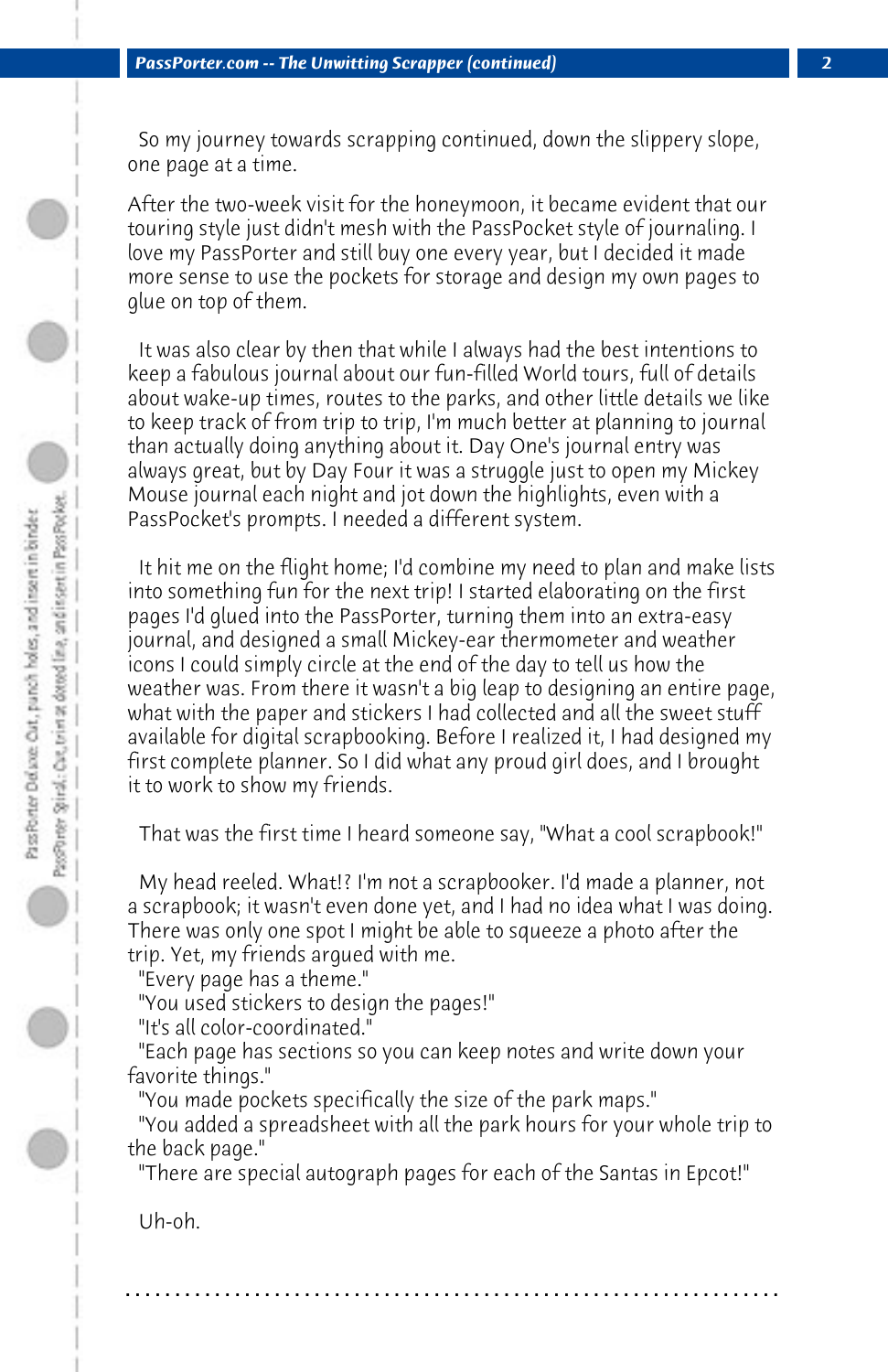I probably shouldn't have mentioned that I purchased a special binding machine so I could put it together; it only added fuel to the discussion. No matter how many times I claimed I had lots of uses for it, even things that had nothing to do with Disney, such as binding loose recipe cards, all my perfectly logical reasons fell on deaf ears.

 That was five planners ago and no recipe cards have been assembled. Yet.

 Five planners ago everyone else saw something in my pile of papers and stickers that I didn't recognize for what it was, a spot to keep the magic alive and record memories, including the memories made as it was being designed and constructed -- they are all part of the trip. Each page has a story to tell before I even put a stroke of pen to paper.

 I get in deeper with each visit we make. Between trips I find myself stockpiling my favorite Disney scrapbook papers in case they stop selling them, and searching for new stickers, papers, and tools I haven't seen in other stores. Now I design pages as much for looks as for function, going out of my way to convince myself to make section dividers with some of the fancier papers. Each trip the planner has a full-blown theme, too -- this spring's was "Alice in Wonderland." I had tons of fun finding just the right embellishments to make the pages look [good enough to please even the Queen of Hearts.](http://www.passporter.com/articles/scrapbooking-a-disney-vacation.php)

 Despite all of this (I just used the word "embellishments!"), I still don't think of my planners as scrapbooks when I'm designing them. So maybe it's time to finally admit it; I'm not just a planner, I really am a scrapper. Surprised, reluctant, and not very savvy, but I'm sure rolling up my sleeves and hoping I've got enough pixie dust left to go on each page. Apparently I've got some scrapping to do!

*About The Author: Eleanor didn't even know there were four parks to see the first time she set foot on Disney property in 2007. She and her husband now squeeze in two trips a year.*

*Article last updated: 11-29-2012*

*View the latest version online at: http://www.passporter.com/articles/scrapbooking-a-disney-vacation.html*

*Copyright by Eleanor. All rights reserved under International and Pan-American Copyright Conventions. No part of this publication may be stored in a retrieval system or transmitted in any form by any means electronic, mechanical, photocopying, recording, scanning, or*

**. . . . . . . . . . . . . . . . . . . . . . . . . . . . . . . . . . . . . . . . . . . . . . . . . . . . . . . . . . . . . . . . . .**